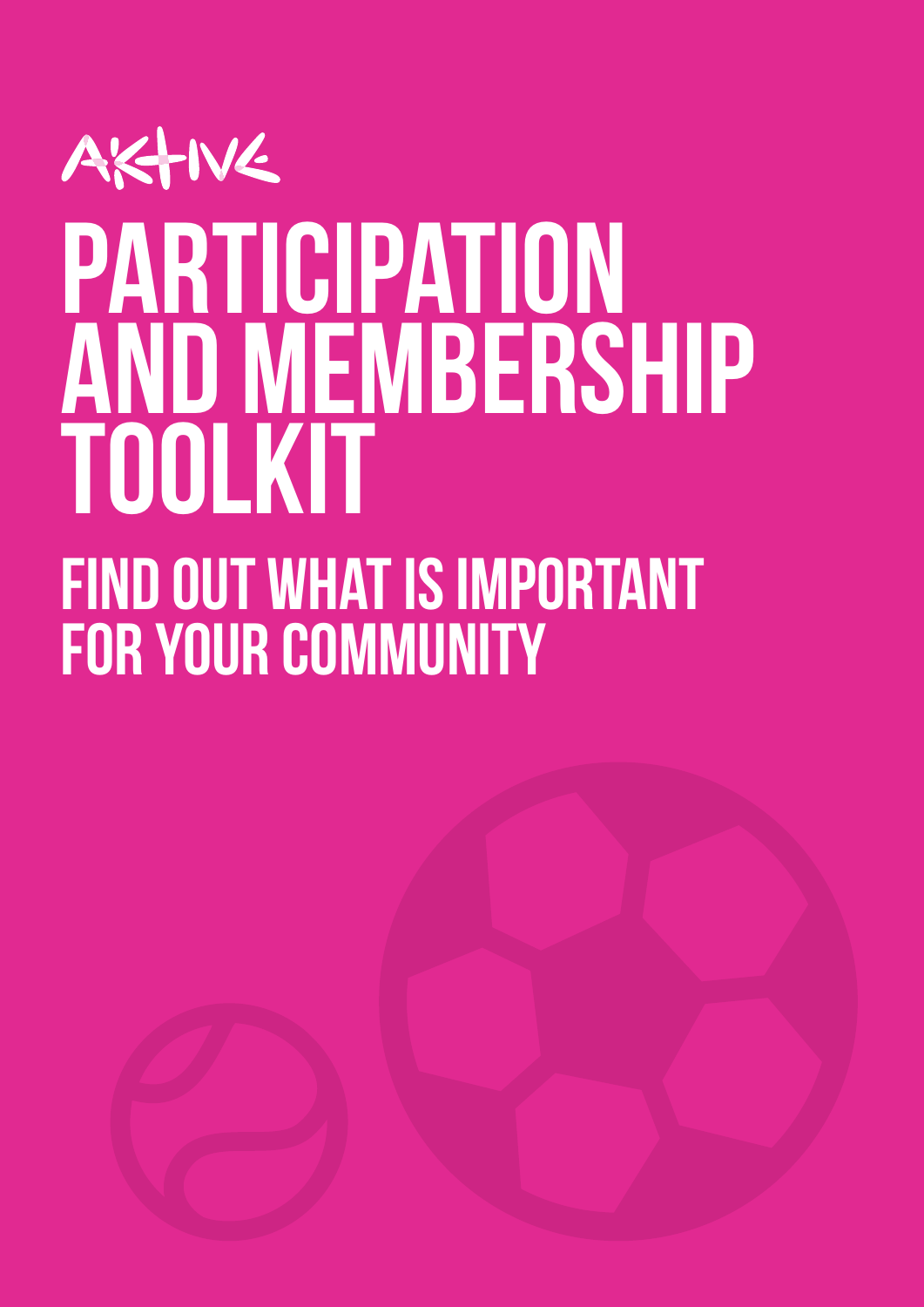# <span id="page-1-0"></span>OVERVIEW

Ensuring your members are happy should be a key goal for any club. This often comes down to building a community of people who love participating in an activity – which provides many social, cultural and economic benefits. We know that people start participating in sport and recreation for a range of reasons and have their own goals to achieve - whether this is getting fit, having fun, making friends or competing at a higher level.

We know the key to any successful business is giving people what they most want. So how can we go about giving people what they really want when it comes to sport and recreation? Asking them gives us an insight into people's motivation. This means getting and keeping people physically active is all about understanding their motivation, so they can achieve their goals. But how can we tell if we are giving people what they really want? It's simple - people participate in our facilities and programmes more often. So, the big question is... how do we increase participation?

#### **The latest [Voice of Participant survey from](https://sportnz.org.nz/managing-sport/voice-of-participant/club-member-experience-survey/)  [Sport NZ](https://sportnz.org.nz/managing-sport/voice-of-participant/club-member-experience-survey/) says that the key drivers of a positive club experience by members are:**

- Being friendly and welcoming
- The quality of the coaches
- The social environment at the club
- Providing the information when needed
- Fair and equal opportunities
- Being professional and well managed
- Having well maintained playing/ training venues
- Allowing me to fulfil my potential
- Having clean and well-maintained facilities.

**[Voice of Participant survey from Sport NZ](https://sportnz.org.nz/managing-sport/voice-of-participant/club-member-experience-survey/) >>** 

#### **Successful clubs create these experiences by:**

- Designing a high-energy environment using colour, lights and shapes
- Finding and keeping a great team of people (coaches and volunteers) who have sporting expertise and operate in a professional manner
- Communicating well and appropriately by developing member education and social network communication systems
- Offering a range of facilitated group activities (programmes and events) that help people achieve their health and fitness goals
- Making members and guests feel welcome by providing induction programmes that demonstrates an open and friendly culture
- Building club-within-a-club systems which provides a good social environment for members and guests to enjoy and relax in.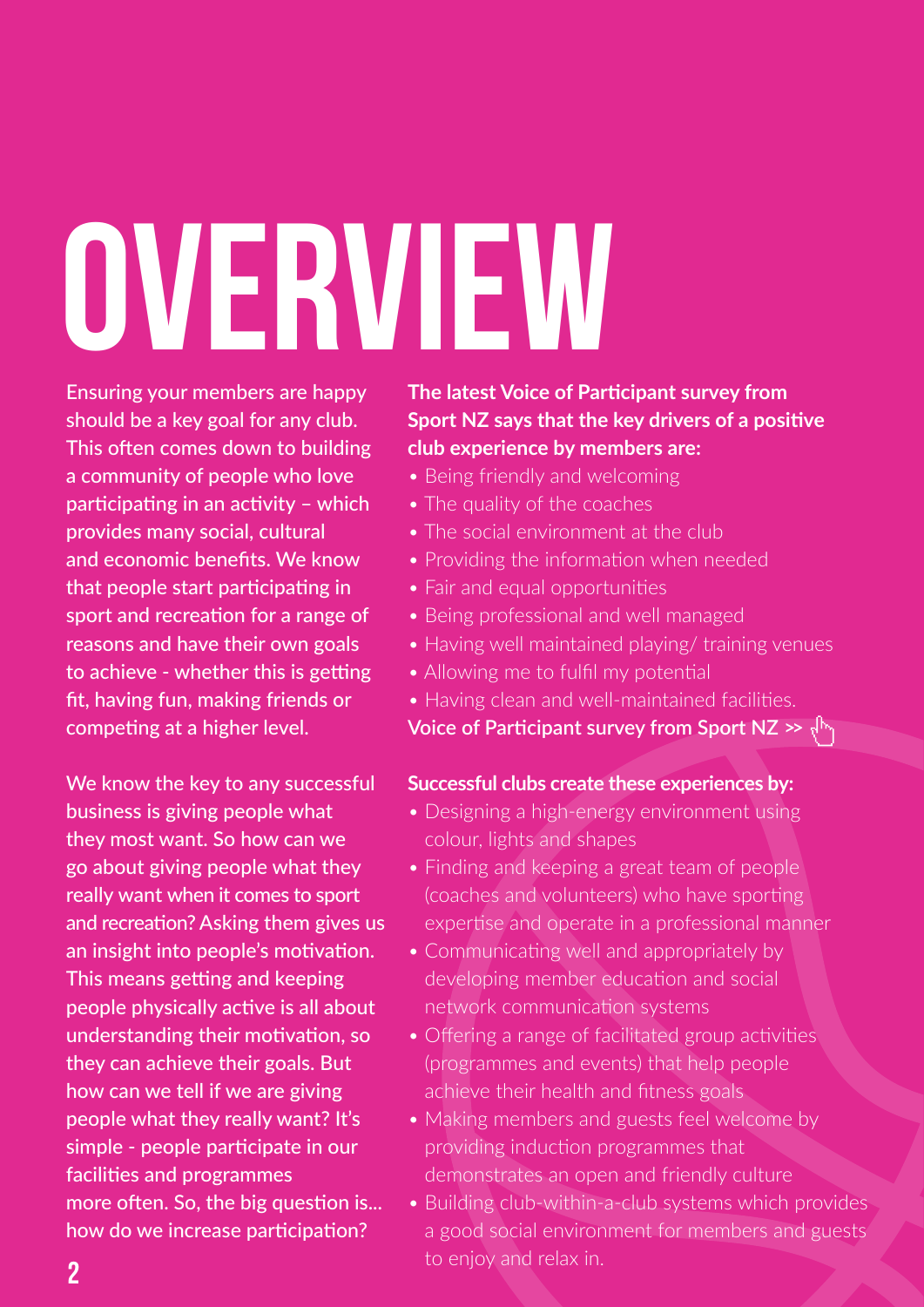| <b>CONTENTS</b> |  |  |
|-----------------|--|--|
|-----------------|--|--|

| Oveview                                            | $\overline{2}$ |
|----------------------------------------------------|----------------|
| The Purpose                                        | $\overline{4}$ |
| Why Your Club/Organisation Should Focus On Members | 5              |
| <b>Growing Participation And Membership</b>        | 5              |
| The Membership Process                             | 6              |
| <b>Understanding Your Target Audiences</b>         | 7              |
| Your Membership Structure                          | 8              |
| <b>Setting Membership Fees</b>                     | 9              |
| <b>Communicating Why</b>                           | 10             |
| <b>Creating Interest</b>                           | 11             |
| <b>Welcoming And Engaging New Members</b>          | 12             |
| <b>Creating Interest</b>                           | 13             |
| <b>Keeping Your Members</b>                        | 15             |
| <b>Renewing Memberships</b>                        | 16             |
| <b>Re-Engaging Past Members</b>                    | 17             |
| Looking For Further Information?                   | 18             |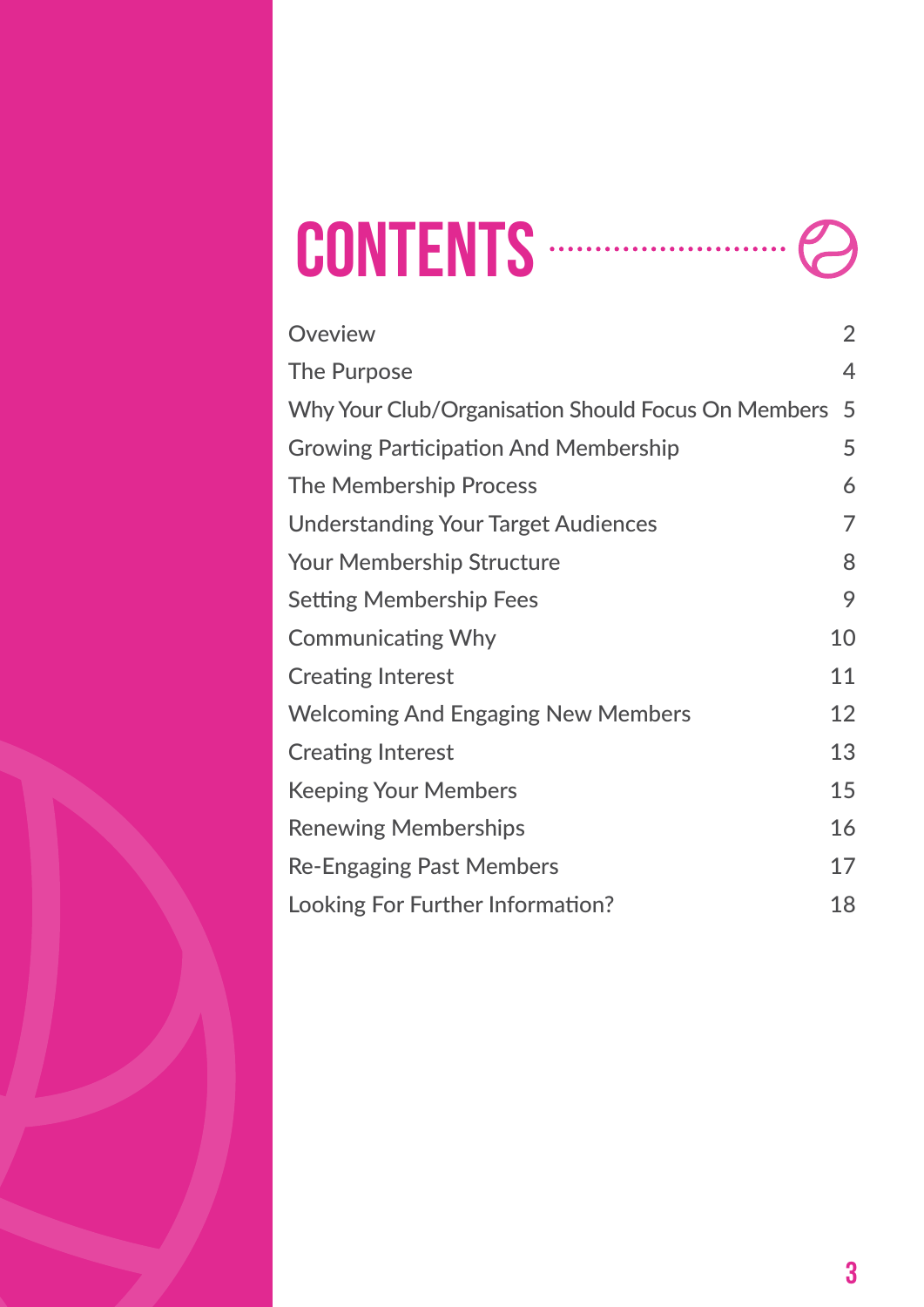# <span id="page-3-0"></span>THE PURPOSE

Auckland is a complex multi-cultural environment with many challenges and unparalleled opportunities to increase and sustain participation in sport and recreation. This has led to the establishment of *The Auckland Approach to Community Sport*, a strategic response aiming to create a world-class community sport system in *Tāmaki Makaurau*, community by community. This toolkit has been developed (and will be updated) by Aktive, with input from delivery partners CLM Community Sport, Harbour Sport, Sport Auckland and Sport Waitākere, based on insights and good practice examples from across Auckland.

. . . . . . . . . . . . . . . . . .

The purpose of this generic participation and membership toolkit is to provide information, insights and ideas that will assist leaders of clubs/ codes to ensure long-term participation and membership growth. It can be tailored and implemented as each club/code sees relevant.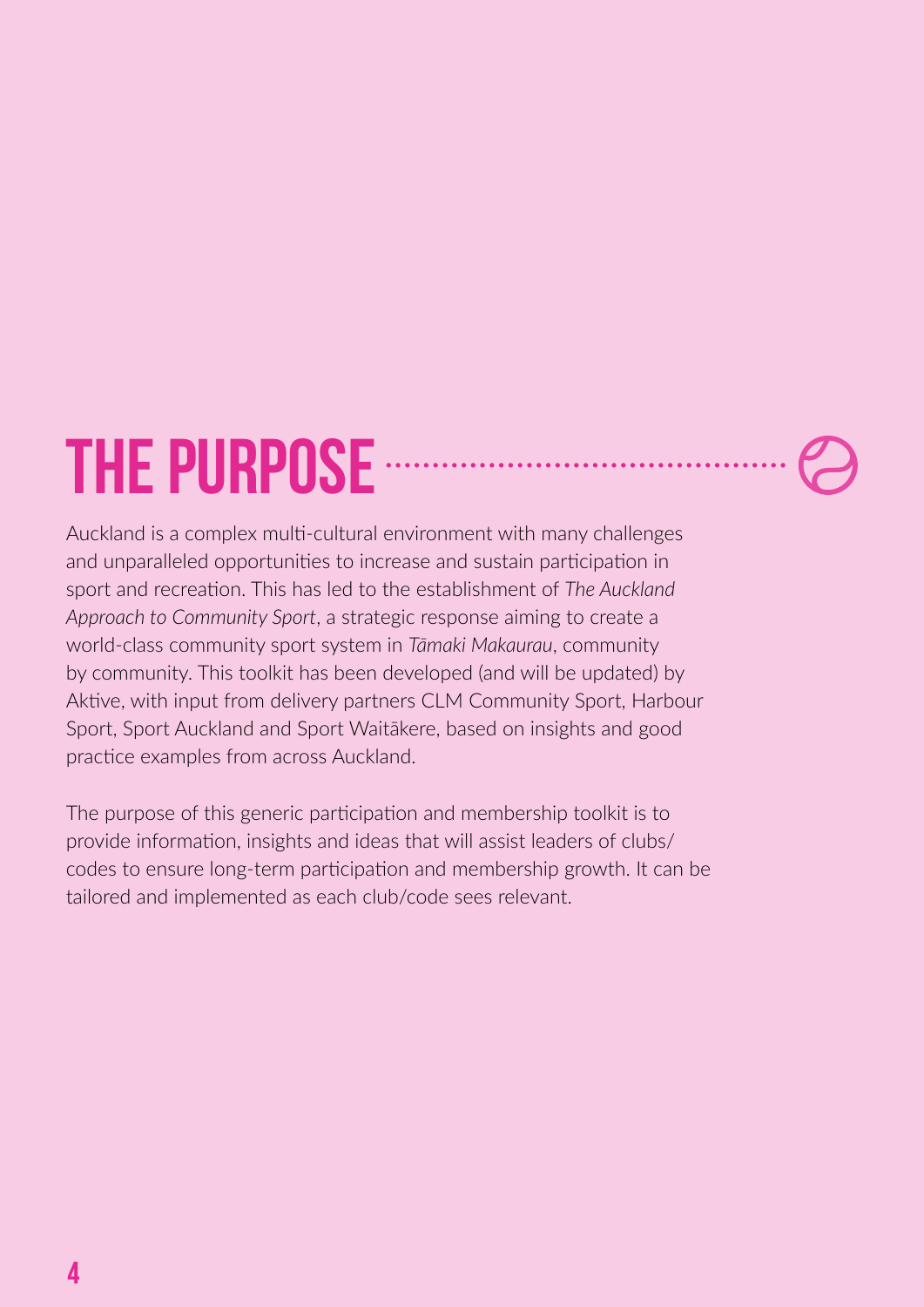# <span id="page-4-0"></span>Why your club / organisation should focus on members

**There are many reasons why your club/ code should aim to grow your membership, including the ability to:** 

- Increase the size of the local, regional and national sport family and have more people to play against
- Create more vibrant local, regional and national competition structures
- Develop a larger database that presents more opportunities for commercial relationships for the benefit of the sport
- Improved financial health for your club to put back into growing the sport and improving your facility further
- Foster a healthier community from sharing the love of the game and helping people play it
- Strengthen your club's brand and ensure future generations can experience the game as well
- Gain a better media profile from having enhanced engagement within your community

## Growing participation and membership

Research has shown that the level of enjoyment that our members experience will determine whether or not they come back the next session.

#### **Below are some proven ways to encourage participation, including:**

- Providing stimulating facilities using colour and light **[Facilities toolkit](http://aktive.org.nz/sector-development/managing-your-organisation/facilities/) >>**
- Offering regular education and communication e.g. electronic newsletters
- Creating bonds with members, use of social media **[Marketing and](https://aktive.org.nz/sector-development/managing-your-organisation/marketing-and-communications/)  [communications toolkit](https://aktive.org.nz/sector-development/managing-your-organisation/marketing-and-communications/) >>**
- Delivering personal and small group training, e.g. coaching sessions
- Building clubs within your club e.g. book / cards groups
- Relationship selling and member inductions e.g. welcome process
- Lapsed member re-engagement campaigns e.g. database email
- Casual play options e.g. pay as you play

The one thing that has been shown to work better above all others is group activities. After all, we are social creatures and we love spending time with other people – because it is fun!

#### **No one ever left a club because they had too many friends or were having too much fun!**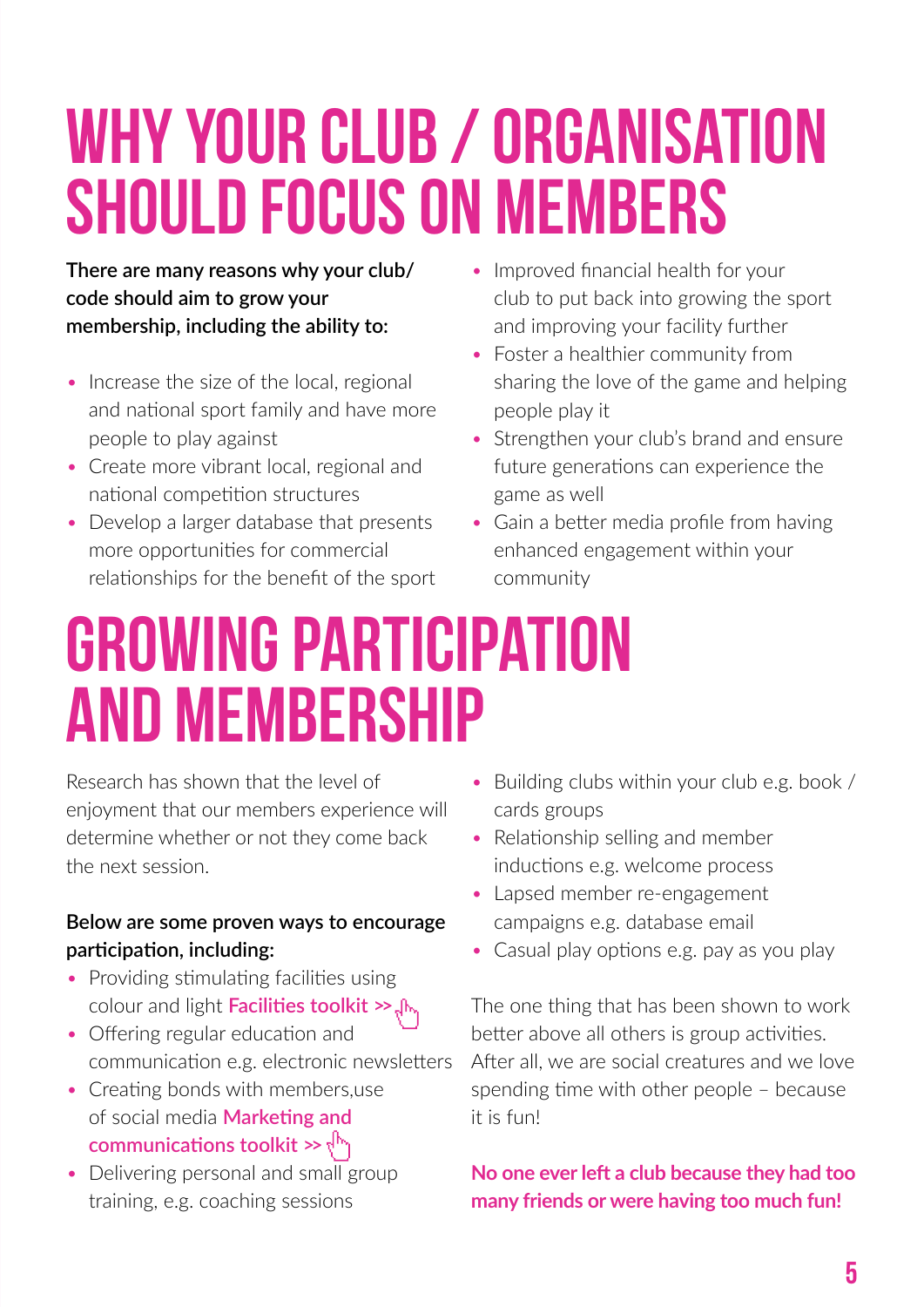# <span id="page-5-0"></span>THE MEMBERSHIP PROCESS

To help us understand the participation and membership process we first need to identify and understand your club's target audiences and generate leads.

Once we know what motivates people to try your sport, we can help them to play by leveraging social interaction (friendships) and enjoyable experiences (fun).

This further motivates people, so they choose to join, come more often and end up staying longer.

Once we have satisfied members, they renew their memberships and recommend this to others.



This whole process starts by looking at who plays (or doesn't play) at your club. From here you can start to identify opportunities to grow and develop your prospective member database.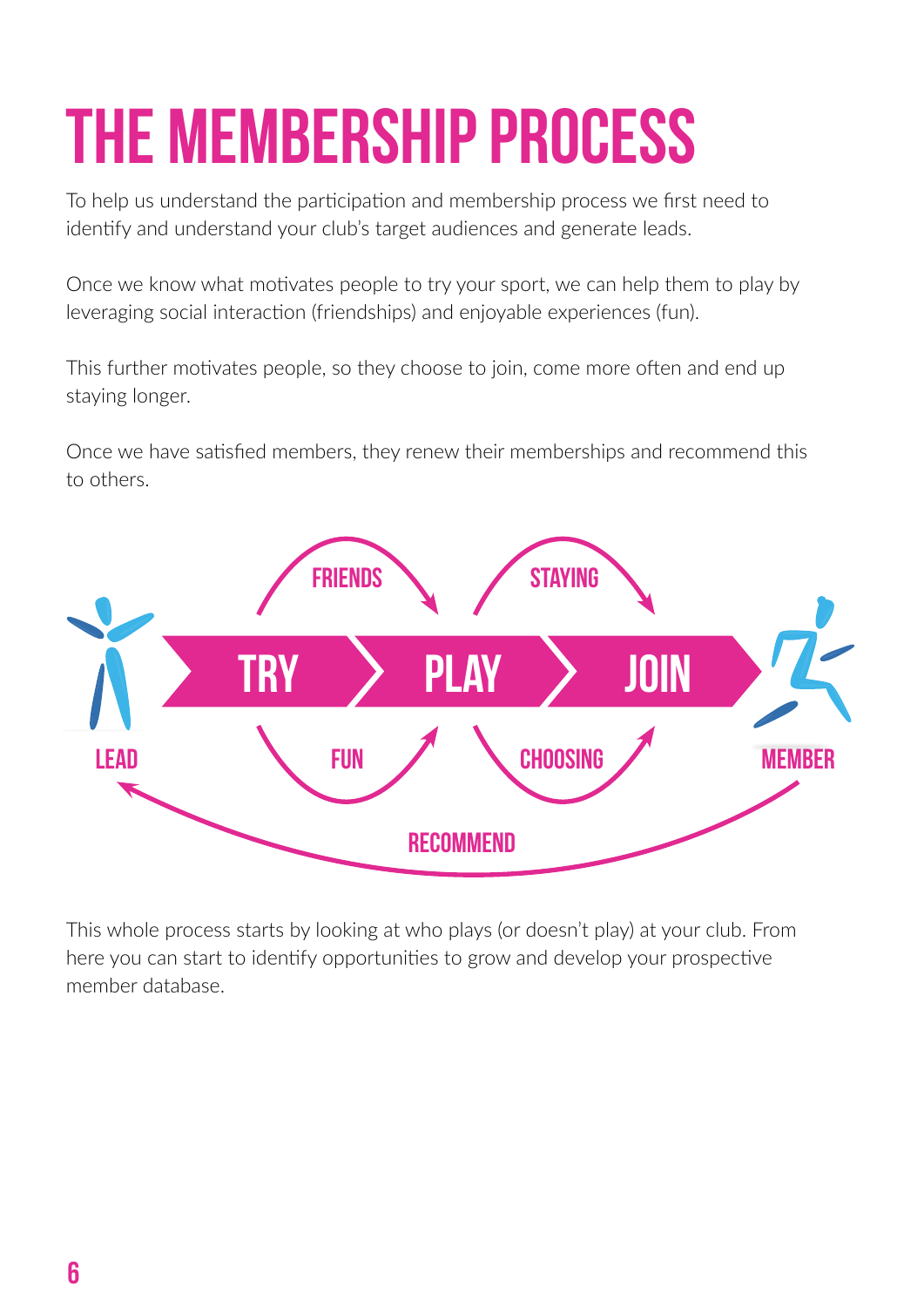# <span id="page-6-0"></span>**UNDERSTANDING** your target audiences

Using insights on a regular basis is becoming more and more important to the sport and recreation sector. Used well, insights can give your club an understanding of where it is at, where it is heading and the opportunities that are available by identifying who is playing, who used to play, who isn't playing and more importantly, who could play.

Once you have this information available, you can start putting together solutions to meet the different motivations of the identified leads your club could target.

### WHAT YOUR CLUB CAN DO:

1 Look at your existing membership database. What age, gender, ethnicity, social status, occupations and playing habits do your existing members have? **[Planning toolkit](https://aktive.org.nz/sector-development/managing-your-organisation/planning/) >>**

**2** Compare your current members to your *L* local area. Use the **Sport NZ Insights [tool \(https://sportnz.org.nz/managing](https://sportnz.org.nz/managing-sport/insights/))[sport/insights/](https://sportnz.org.nz/managing-sport/insights/)))** to see if you are reflecting the makeup of those who live locally.

**3** Consider the types of members to target  $\bigcup$  versus keep. How many juniors (5-8) years, 9-12 years)? youth (13-18 years)? school students? tertiary students? beginner adults? social players? competitive players?

Use insights and research tools to **help give you a clearer picture. Find** out if your National Sport Organisation has been part of the Sport NZ Voice of the participant survey **[\(https://sportnz.org.nz/](https://sportnz.org.nz/managing-sport/voice-of-participant/club-member-experience-survey/) [managing-sport/voice-of-participant/club](https://sportnz.org.nz/managing-sport/voice-of-participant/club-member-experience-survey/)[member-experience-survey/](https://sportnz.org.nz/managing-sport/voice-of-participant/club-member-experience-survey/)**) and ask them for the results. If you haven't been part of the survey, think about how else you can get feedback from your members - such as doing a simple survey.

Now you have an understanding of who, you can start to look at what your club can offer them and how you will communicate with them.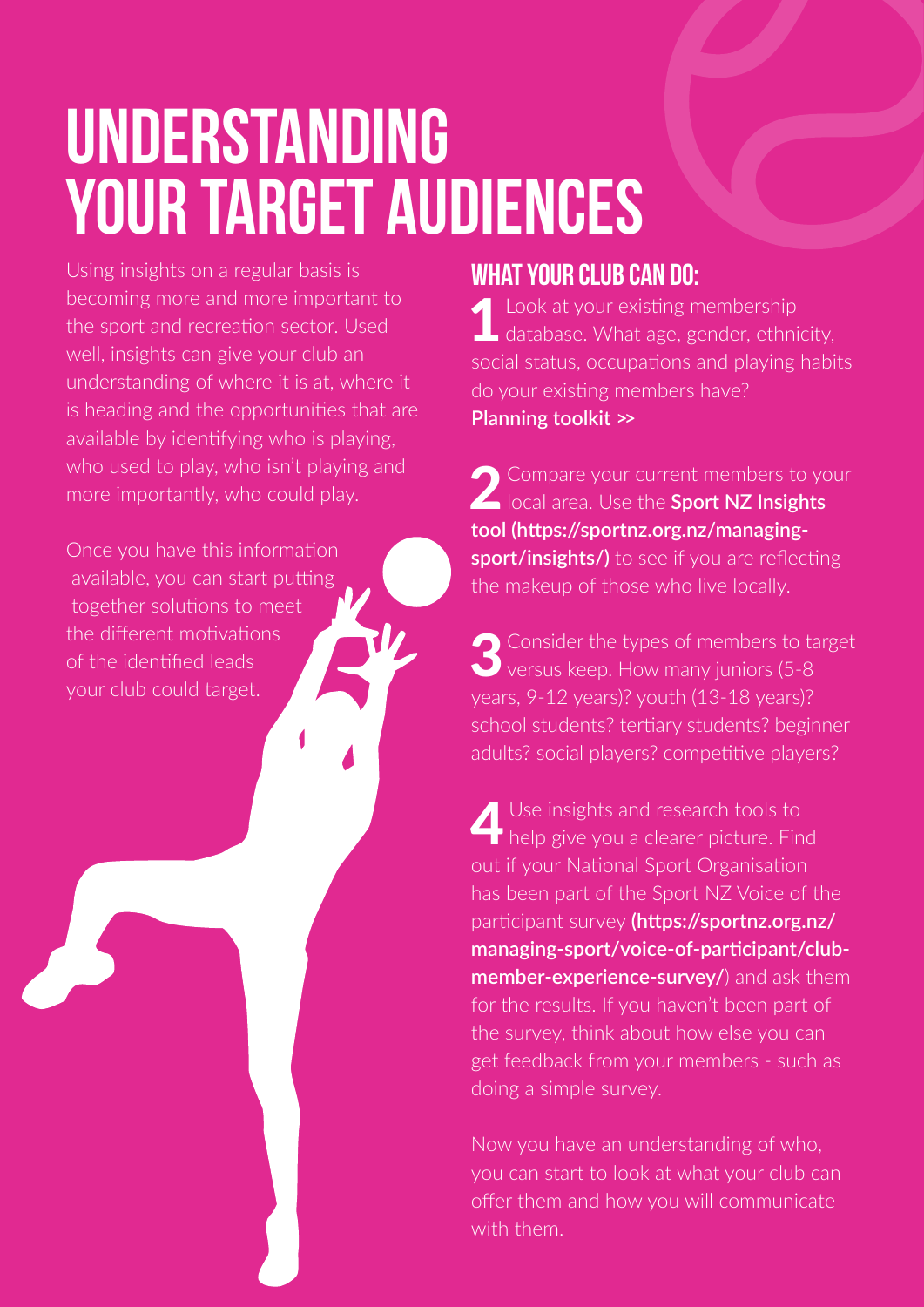# <span id="page-7-0"></span>YOUR MEMBERSHIP STRUCTURE

**To help your club/code approach structuring membership offers, we have listed a range of possible categories based on popular segments of the community:**

- Adults
- Juniors
- School students
- Tertiary students
- Couples
- Mid-week users
- Weekend-users
- Off-peak users (for access between 9am – 3pm only)
- Summer period only (from Nov Feb)
- Country members (who live in a rural area)
- 3-month taster
- Senior citizens
- Families (2 adults and 2 juniors)
- Corporates
- Non-playing

#### **Below are a selection of other membership models your club could consider:**

- **Multi-club membership -** provides access to several facilities without having to commit to a full membership. This requires a collaborative approach between clubs to put together an attractive package.
- **Concession cards –** a lump sum payment upfront which provides a certain number of facility hire hours.
- Pay as you play a standard fee to use the facilities at allocated times of the day.

### WHAT ABOUT ADDITIONAL CHARGES?

Some clubs charge costs for keys, building and teams travel, grading / ranking list levy, interclub fees and coaching charges. A few clubs also have minimum membership periods and if cancelled within this timeframe, a payment penalty is applied.

#### **Lump sum or regular payment?**

Offering a one-time payment allows your club to receive income in advance and lets you determine your budget for the year. However, the drawback is that people often perceive a lump sum membership as free after a while and may not use it as often. On the other hand, people who pay regularly tend to play more often and perceive greater satisfaction with their membership.

#### **Incentives?**

Some clubs offer discounts for prompt payment or for coaches and committee members as a thank you.

#### **Penalties?**

Some clubs charge a percentage for late payments and withdraw access to facility and associated services until debt is paid.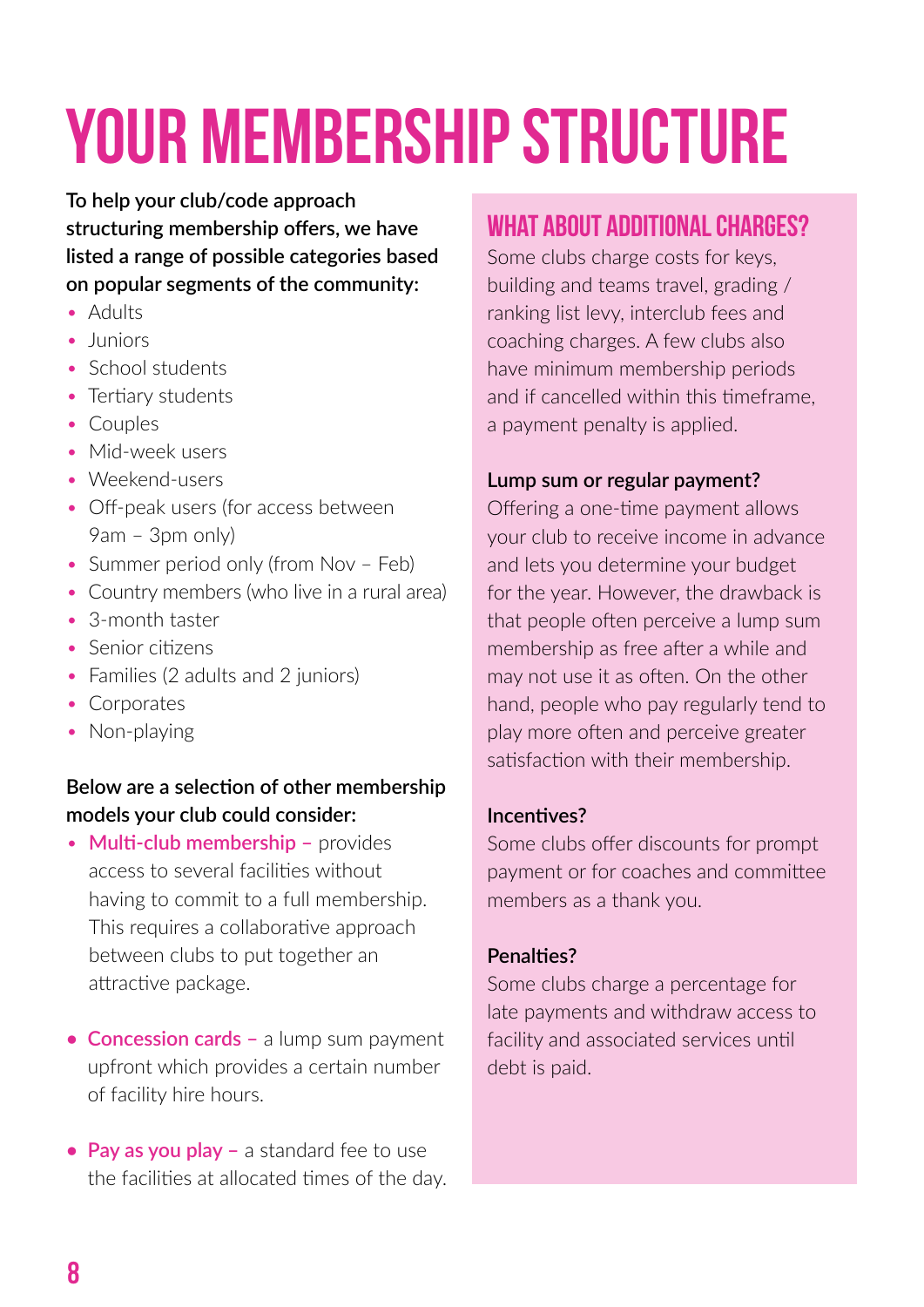# <span id="page-8-0"></span>SETTING MEMBERSHIP FEES

Club membership prices should be affordable, flexible and adjust throughout the year to allow people to join at any time. Using some of the categories mentioned previously, here is an example to show this:

| Membership<br>Category | Annual<br>Fee (Mar) | Jul   | Aug   | Sep   | Oct   | <b>Nov</b> | <b>Dec</b> | Jan   |
|------------------------|---------------------|-------|-------|-------|-------|------------|------------|-------|
| Senior                 | \$450               | \$330 | \$295 | \$260 | \$225 | \$190      | \$155      | \$100 |
| Couple                 | \$830               | \$600 | \$550 | \$500 | \$450 | \$400      | \$300      | \$200 |
| <b>Student</b>         | \$265               | \$200 | \$180 | \$160 | \$140 | \$120      | \$90       | \$70  |
| <b>Junior</b>          | \$130               | N/A   | N/A   | N/A   | N/A   | N/A        | N/A        | N/A   |
| Mid-week               | \$230               | \$170 | \$150 | \$130 | \$110 | \$90       | \$70       | \$50  |
| Weekend                | \$230               | \$170 | \$150 | \$130 | \$110 | \$90       | \$70       | \$50  |
| Family                 | \$900               | \$680 | \$595 | \$510 | \$425 | \$340      | \$255      | \$170 |

#### **Here are some suggested steps to help you do this:**

- **1.** Look at what the other leisure opportunities cost in your local area.
- **2.** Work out the weekly cost of your club's annual membership (e.g. \$300 annual fees for 52 weeks = \$5.77 per week).
- **3.** If membership is important to your club, your casual facility hire fees should work out to be slightly more (e.g. \$6.50 versus \$5.77) but competitive against other leisure options.

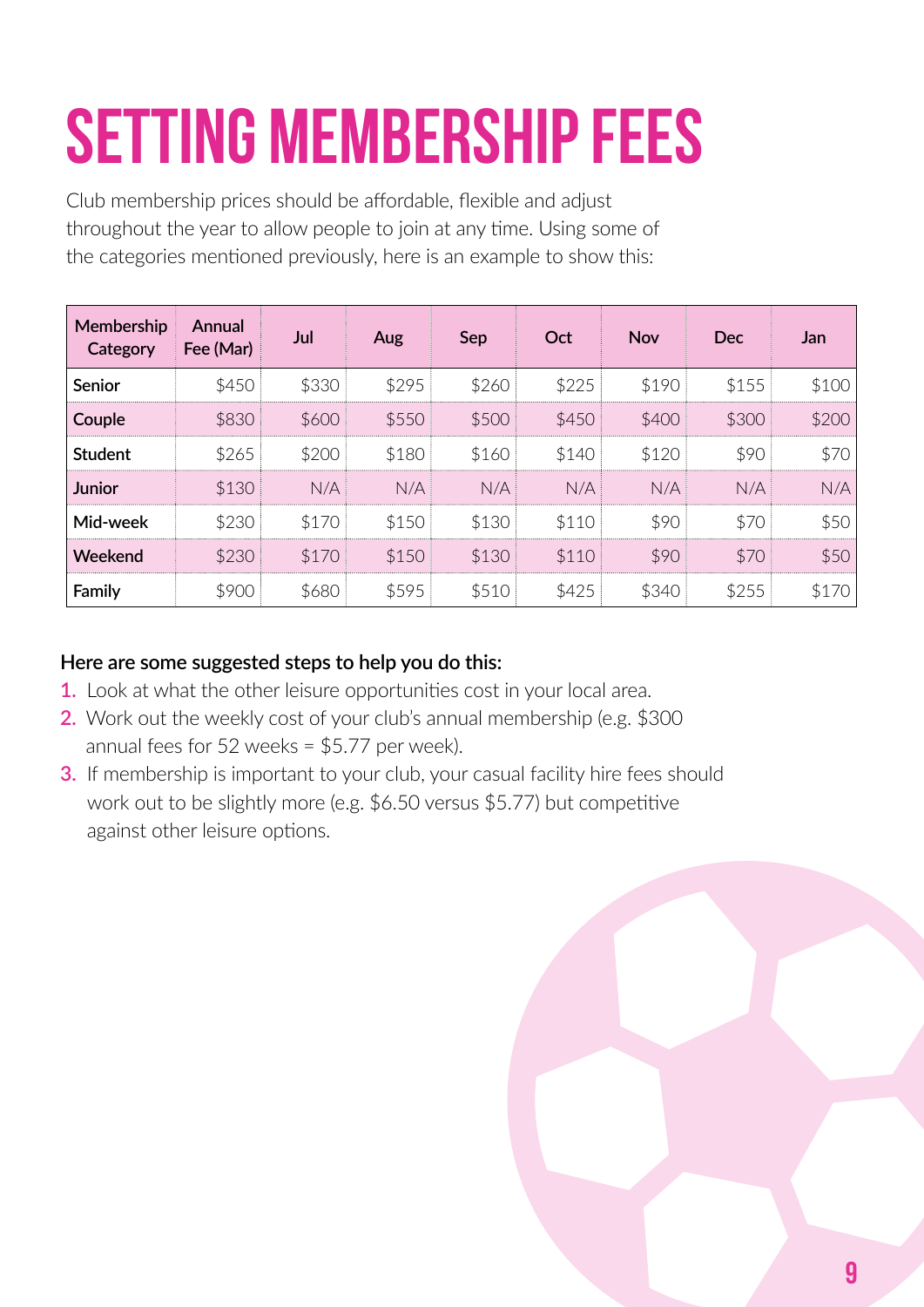<span id="page-9-0"></span>

When someone is joining your club/code, they are making an investment. To get them to join you need to articulate how they will see a return on their investment.

**An example of how you might do this:**

"WHEN YOU JOIN OUR CLUB/CODE YOU ARE MAKING AN INVESTMENT IN YOUR HEALTH AND HAPPINESS. BY JOINING OUR CLUB/CODE YOU WILL GAIN THE KNOWLEDGE, SKILLS AND NETWORKS TO HELP YOU LIVE A BETTER LIFE."

**Another way of conveying value:**

"WHEN YOU JOIN OUR CLUB/CODE YOU ARE CONNECTING WITH OTHER PEOPLE WITH THE SAME GOALS AND ASPIRATIONS AS YOU. BY JOINING OUR CLUB/CODE YOU WILL DEVELOP LIFE-LONG FRIENDSHIPS, GAIN OPPORTUNITIES TO PLAY IN COMPETITIONS OR JUST SOCIALLY, ARRANGE MATCHES AT CERTAIN TIMES AND HAVE A MEETING PLACE FOR FAMILY AND FRIENDS."

The most compelling value statements speak in outcomes and are targeted towards the specific member segment you are communicating with. For example, a young professional may be focused on starting a new career and need to ensure they will get what they need to do this well. On the other hand, someone nearing retirement may be more interested in spending more time with friends, so this is important to them.

To understand what best motivates each member segment group, ask them.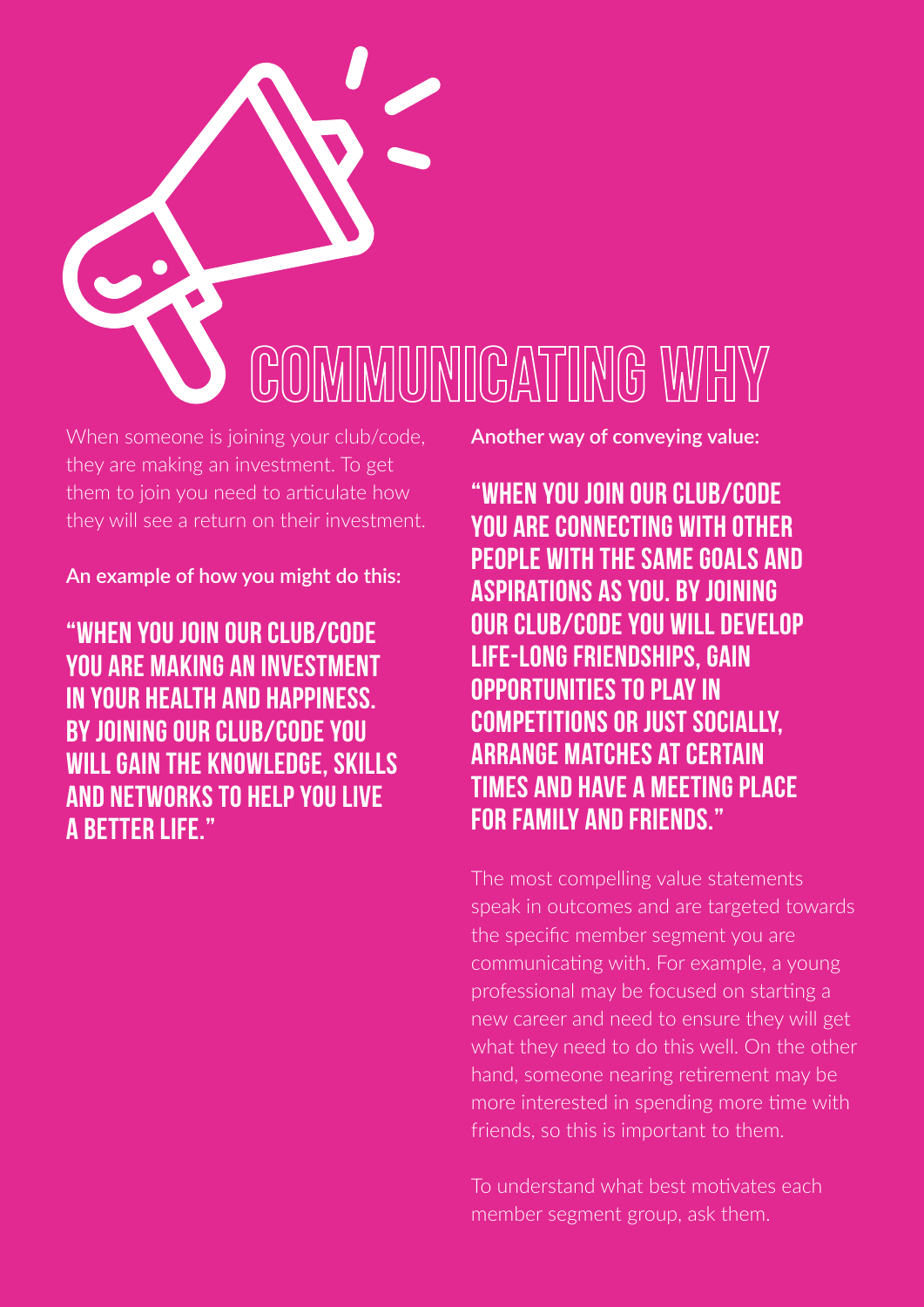# <span id="page-10-0"></span>Creating interest

If growing membership is important for your club/code, then collecting personal details needs to be part of your club culture. Everyone should understand that it is a part of their role to be alert for membership opportunities and pass these along to the membership coordinators. Your members are your best source of leads because they are on the ground and can make the connection with prospective members.

### THERE ARE PLENTY OF WAYS TO GENERATE LEADS:

- Run a short-term internal member-getmember campaign where the top referrer gets a prize or gift each month
- Create 'Member Ambassadors' who are tasked with encouraging people to join. Track how well they perform and publicise their work
- Look for organisations where your members go with a similar target market as your club. Establish relationships and look for reciprocal win-win situations
- Have partners distribute your club's marketing collateral to their database in their office, via their website or electronically
- Insert a flyer into other organisations mailings with a strong call to action
- Reward organisations who refer members to your club by providing them with a thank you or a corporate membership
- Use a free email newsletter on your club's website to collect email address. Try to get names and company names as well so

you can personalise your communications

- Ask everyone who comes into contact with your club if they would like to opt in to your newsletters.
- Give away tasters to your club's programmes and activities with open days
- Engage through social media channels that invites people to directly ask questions and add comments
- Provide positive member testimonials to showcase how fantastic your club is – make sure it is authentic!
- Prove your value by adding numbers where possible, for example 90% of our members recommend us to their friends
- Attend other events such as trade fairs, exhibition shows, networking meetings, conferences and other sports to promote your club to similar target markets
- Display signage outside your building that invites people to come inside or contact your club

No matter how you decide to generate leads, at every point where a prospective member comes into contact with your club there should be a way of recording data basing that lead – whether this is recording telephone enquiries, collecting business cards or capturing online communications. Once you've got leads, the next step is to get them engaged.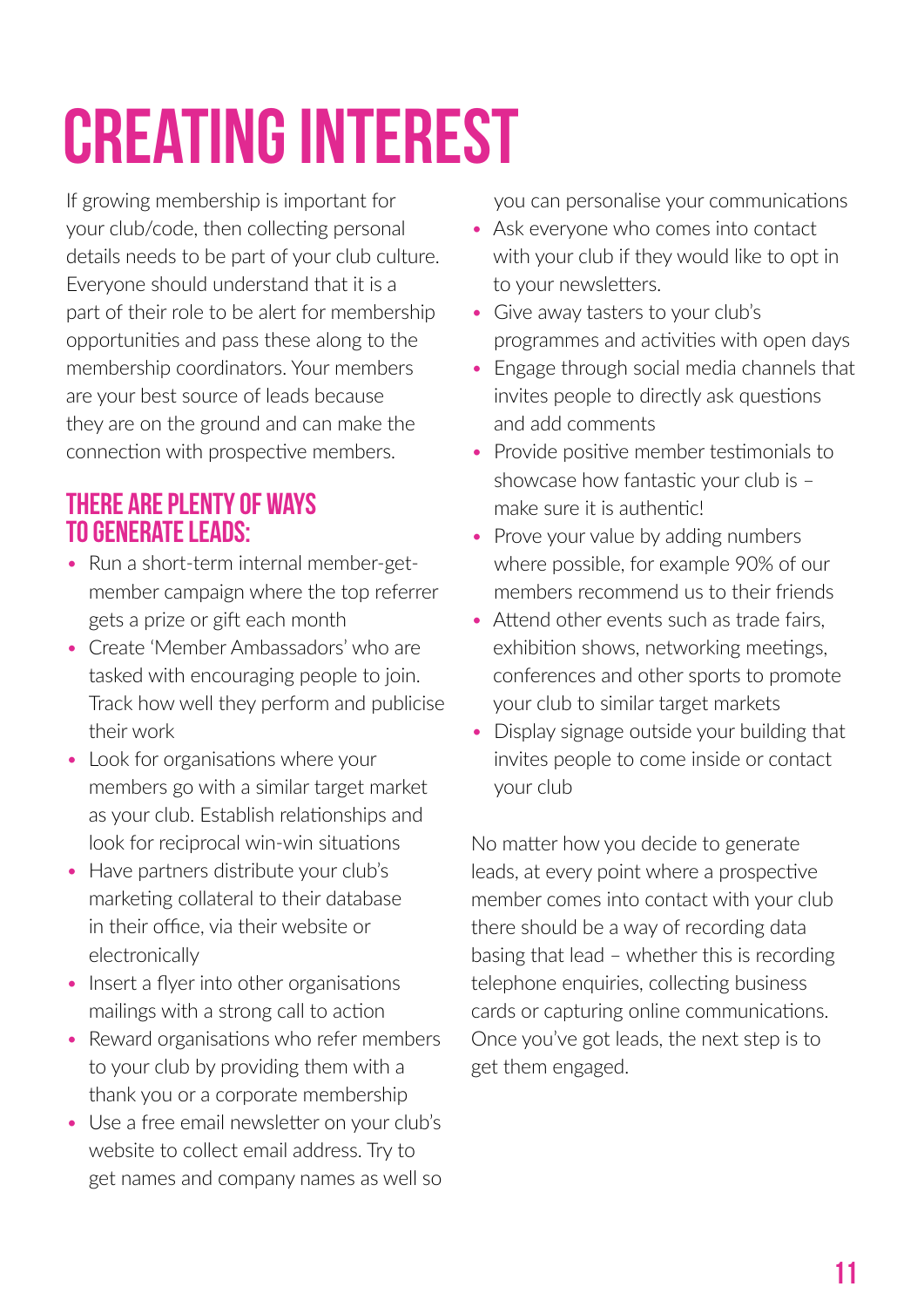# <span id="page-11-0"></span>Welcoming and engaging new members

Joining a club/code should be a fun, exciting and engaging experience. An opportunity to meet new people, form good habits, try new things, develop skills and enjoy the environment. Providing an effective new member journey will ultimately depend on the people you have available, the facilities and activities you offer and the joining process (online, paper, in person).

#### **Regardless of your club/code size, your new member journey should focus on the following:**

- Finding out about the new member their culture, interests, goals, availability and past sport history
- Asking other members to share how they felt the first time they played and how they feel now. When new members hear that others have felt the same way, they will feel more comfortable
- Getting them involved as soon as possible – this is where structured programmes can help form regular habits
- Offering to get involved with them and give them some tips on playing the game. Try to team new members up with existing members of similar grades so they have others with similar interest with whom to play against
- Providing the new member with a weekly schedule outlining all the opportunities. Help them plan their first few weeks at your club so they establish a playing routine and some good habits
- Focusing on the talk being about playing your sport and inviting them to some of the club's activities
- Giving them a tour of the facilities and outline parking information, how to access the facility, booking procedures and where to find equipment
- Outlining the various programmes and services your club has to offer so they understand what they each entail and the benefits of each
- Going through their membership terms, payment options and the benefits they are entitled to
- Congratulating the new member each time they come. Thank them by name if you know it and ask when you'll see them again. Answer any questions and let them know they can invite a friend along too
- Handing the new member a welcome pack which outlines everything the need to know. They can then go away and read through this in their own time
- Create a family friendly environment and encourage whanau to engage with the club, which creates an inclusive community environment and can lead to more members

For best effect, allocate each of the above tasks to a different team member as this allows the new member to interact with more people and means they are more likely to feel connected to your club/code.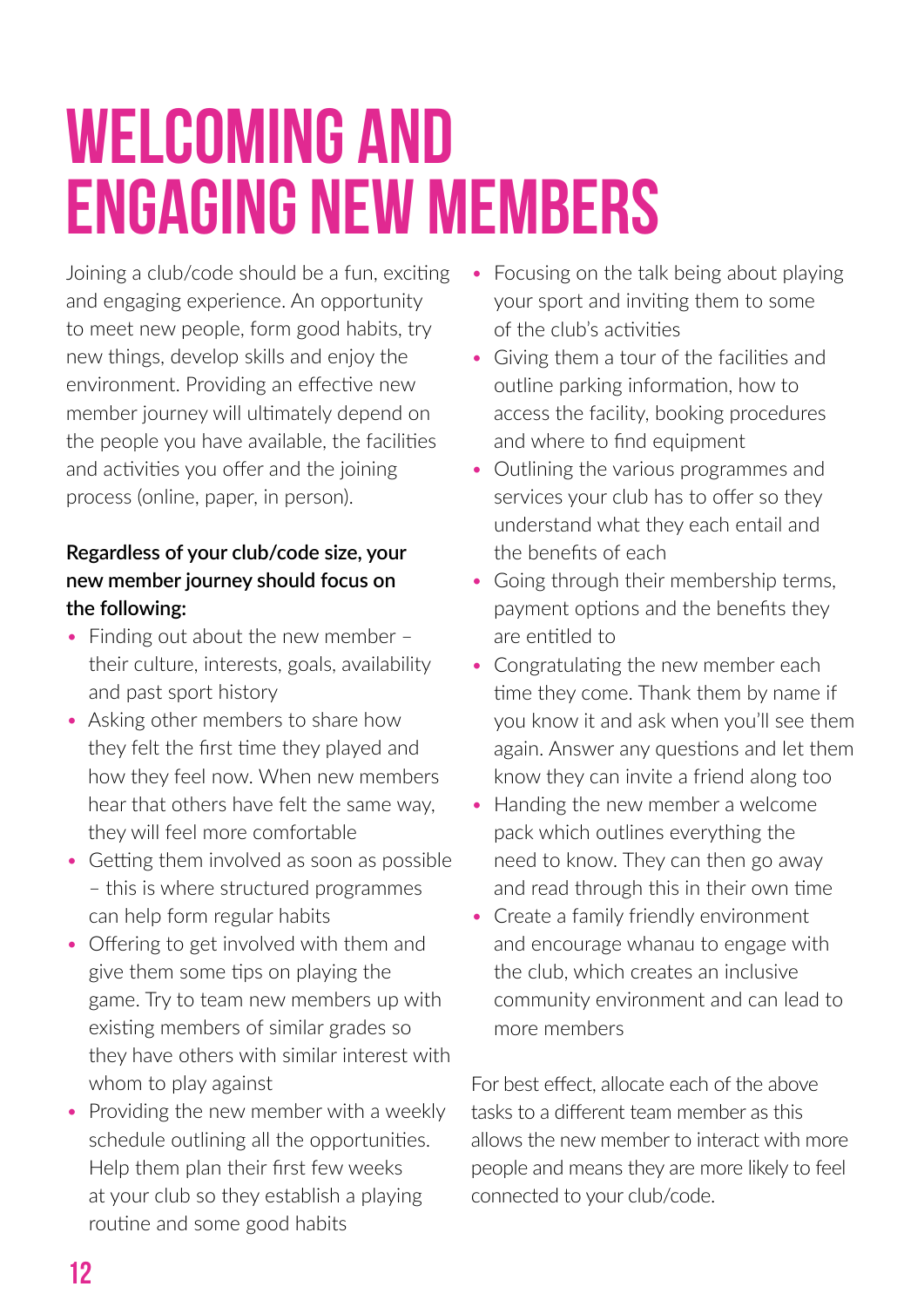# <span id="page-12-0"></span>Creating interest

A lot of clubs/codes focus a lot of attention on getting new members, while little is paid to keeping their existing members and this creates a revolving door effect. Keeping your members happy should be a priority otherwise all the resources you have put in to getting them in the first place will be lost.

#### THE FOLLOWING CONNECTION SCALE CAN HELP EXPLAIN THIS PROCESS.

A positive experience with sport moves someone up in the satisfaction scale, while a negative experience moves them back down.

The journey from negatively to positively satisfied and how long it takes is based on experiences. It is during the slightly satisfied and neutral phase where a lot of members can be lost before they have firmly established themselves within the club and feel they are part of a community and belong.

Extremely satisfied is where someone is heavily involved in the club, they are starting to recommend their friends and they have become advocates for the game.



The secret to moving more of your members up the scale is helping them form connections – which is a great way to get commitment from your members. As a club, you'll need to be inclusive of everyone and influence them to form connections with each other. The more members your club has, the more opportunities for connections to take place. Also, the more positive members your club has, the more likely that this enthusiasm will rub off onto new members – which creates an upward spiral effect and builds a community.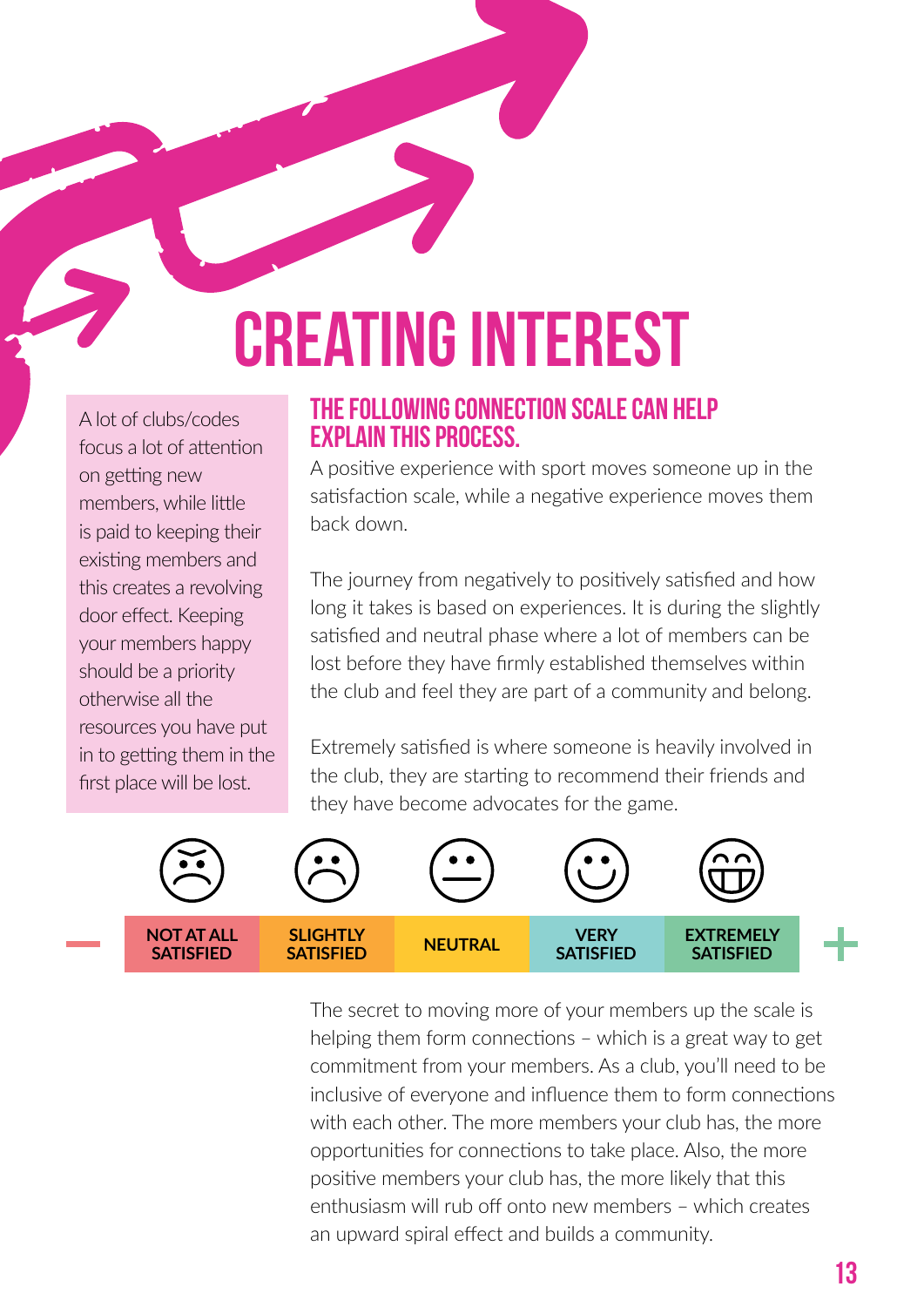### **CREATING INTEREST ...**

### SOME THINGS EVERY CLUB/CODE CAN DO:

- **When you interact directly with your members** you should know some relevant information about them - their playing habits or mention something that would interest them. This is made much easier if you initially gather other information about your members that could be of interest (family related, career related) that shows that you care about them as a person, not just as a membership fee.
- **Ensure that you have multiple methods for members to communicate** with your club if they have a question, comment or complaint. This can be through direct face-to-face interaction, via telephone or answer machine, or through feedback forms placed throughout the club.
- **Capitalise on social media** by creating a group where your members can connect online with each other. Send newsletters to tell your members that you care about them.
- **Build 'clubs within a club'** as a way of creating relationships between members. Use mini-clubs such as book groups, card groups, activity nights or coffee groups to bring like-minded people together.
- **Ensure that everyone who has contact** with your members shows genuine interest through their body language and vocal tones, pitch, volume and speed.
- **Periodically ask your existing members how they are feeling about their membership** and how you can add more value. As a rule of thumb, you should start off more regular with new members

(3-4 times in the first 3 months) and finish off asking quarterly with existing members (every 3 months). You should also ask your visiting guests about their experiences during their time at your club. This is distinctly different to your members experiences and will provide you with external useful information. You could get this feedback through a short survey or talking with members.

- **All your employees / volunteers should actively listen** to the other person before expecting to be listened to. As a result, members are more likely to trust you.
- **Focus on the members you have.** If you treat them right they will bring in more members. Remember that this is a team effort - it only takes one person from your club to undo all of the good work.
- **Provide in-club contests** like a time trial or doing as many skills in a minute. You could also provide attendance challenges, with the individual who visits the most in a month receiving a prize. Another option is to set a target challenge, e.g. all members who visit at least 20 times a month all go in the draw to win a free membership subscription. Not only do challenges give you the opportunity to create a friendly atmosphere of competition and personal bests but they should also give you material (challenge winners / event photos) for your marketing platforms. So, even if members don't get involved with the challenges themselves, they can still engage and support those other members who do.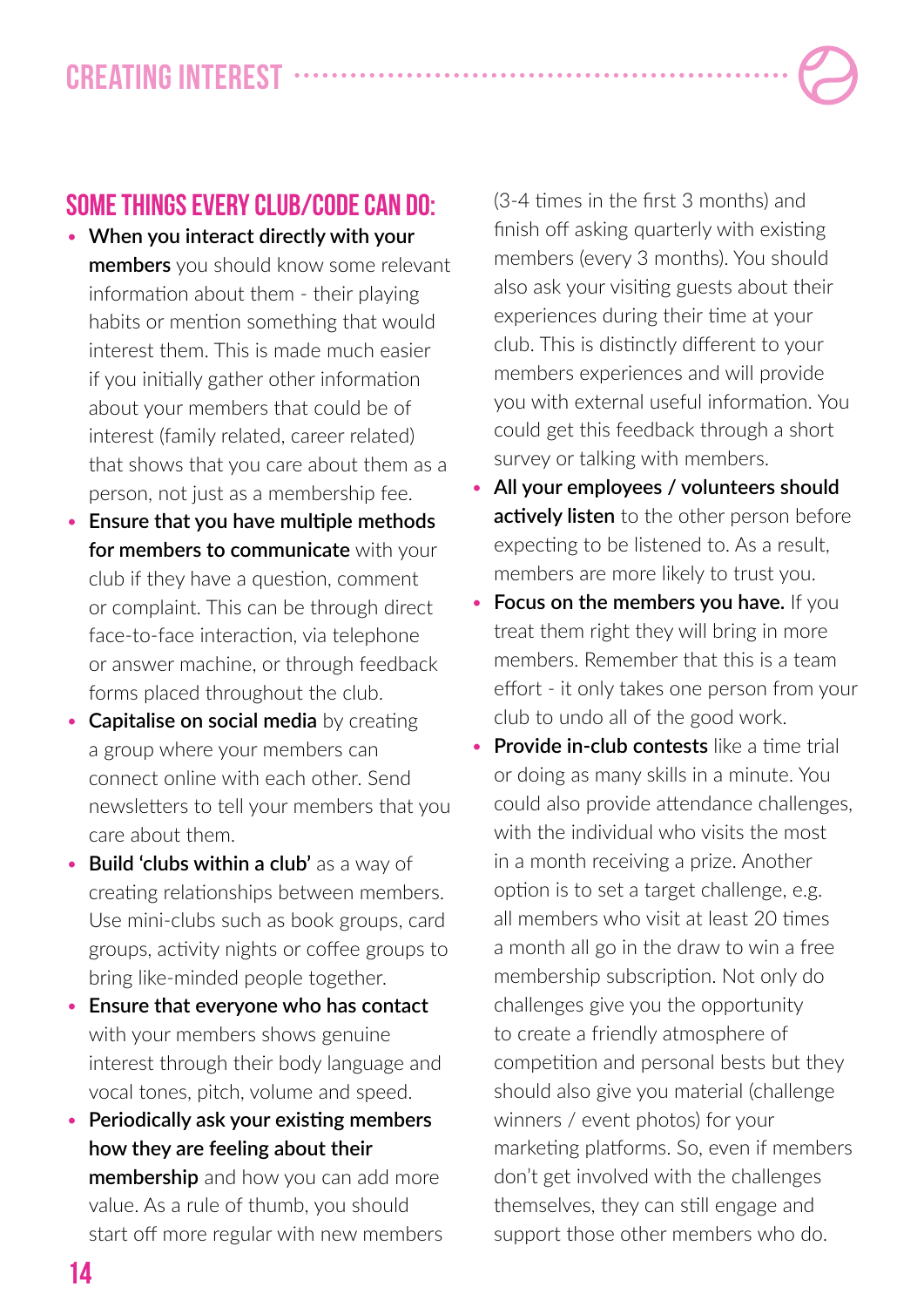<span id="page-14-0"></span>

# Keeping your members

Keeping members is tough, especially as there are plenty of options out there and people's schedules are full.

**Here are some of the signs to look out for to show that members are at risk of leaving:**

### PARTICIPATION FREQUENCY

The major sign of disengagement is a lack of participation. Research suggests most members attend a club at least twice a week. Have someone keep an eye on member attendance and when a member starts to visit your facility less and less, find out if they are having any issues and help get them participating at least twice a week again.

#### **REPETITION**

We are all creatures of habit and when it comes to playing sport, members who fall into the same routine week after week will soon get bored. If this is the case, members need something different. Look at offering a new programme or event to keep things interesting.

### SOCIAL CONNECTIONS

Relationships are the glue which keeps members coming back again and again. When you have a 'loner member', they have no emotional connection to your facility and are more likely to not turn up. These members require group programmes and activities, so they can get to know other members and form friendships. The best thing you can do to engage your members is communication. Build rapport, get to know them (learn their name), discover more about their culture and find out why they are there.

### CLUB COMMUNICATIONS

Keep members up to date with a regular newsletter delivered electronically through an email or social media. Keep it bright and colourful with upcoming club events, lots of pictures showing members in action, results and achievements. Encourage members to forward their story contributions and encourage feedback on their club experiences.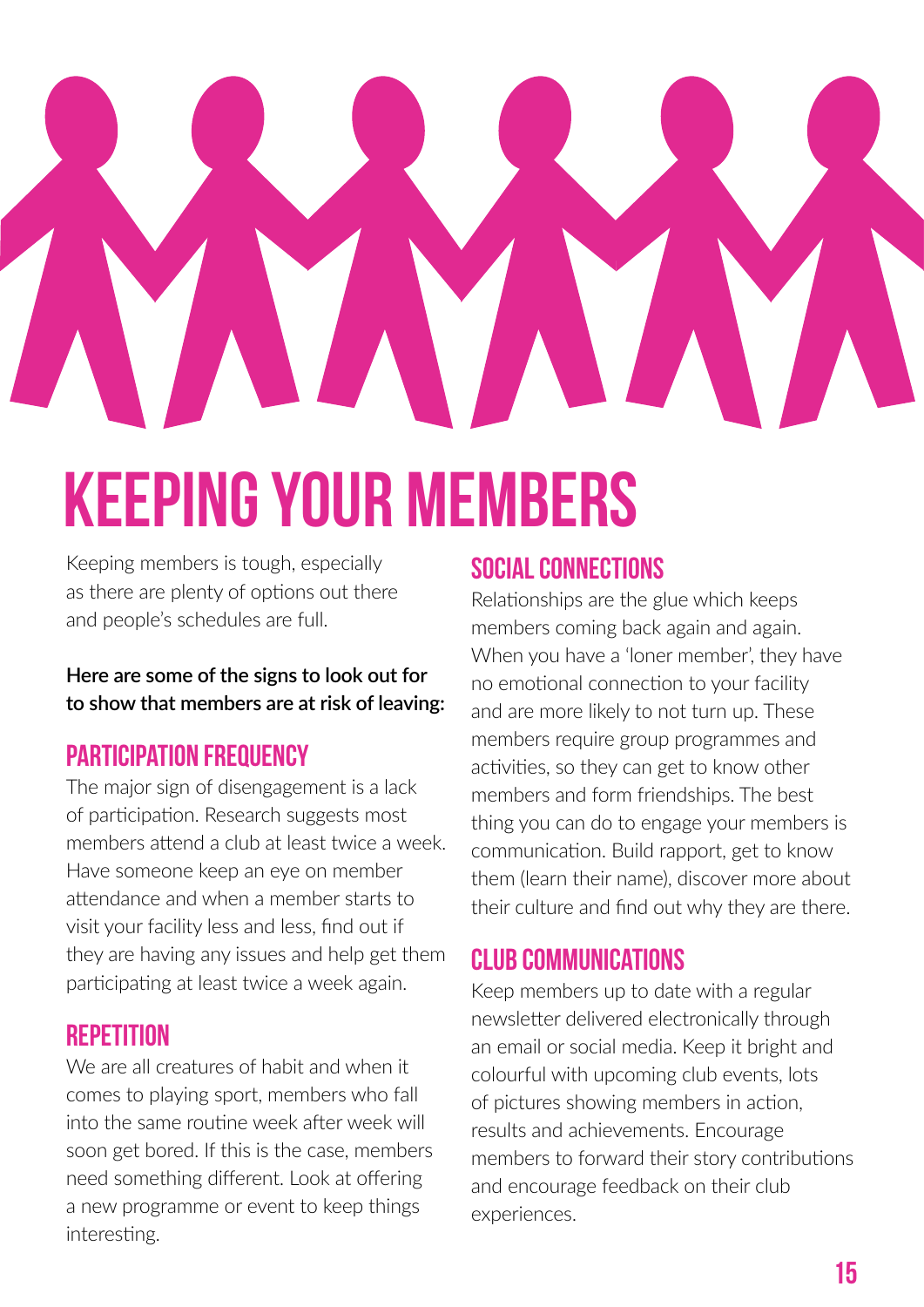# <span id="page-15-0"></span>Renewing **MEMBERSHIPS**

Renewals are a sign that the member is happy with what they are getting from being a member. There will always be members who fall into one of the following:

- **Moved –** have changed email or postal address and have not advised you
- **Busy** have forgotten about renewing and haven't had time to get to it
- **Undecided -** have not gotten what they wanted from their membership and are unsure
- **Dissatisfied –** have had negative experiences with your club and are not going to renew

To maximise the likelihood of keeping your members each year, you should have a number of ways to renew – telephone, email, post, internet or in person. Allowing your members to pay by direct credit will increase your retention rate as the person has to take action in order to not renew. Another useful idea is sending a thank you letter and small gifts to your members on their anniversaries – to show that you value them being a member of your club.



#### **Here are some tips:**

- Ensure your database is up to date prior to renewal time.
- Consider segmenting your renewal forms based on your membership categories. This way you can remind people of the value that their membership provides them with.
- Use a simple mailer with as much information pre-filled out as possible.
- Start sending out renewal notices three months before the membership lapses.

#### **An example:**

**1 April:** Renewal notice "Renew now for your membership discount"

**1 May:** Reminder notice "Don't forget your membership is due"

**1 June:** Urgent reminder "Have we done something wrong?"

**1 July:** Resigned notice "Your membership has lapsed, contact us right away to have this reinstated"

**Remember:** if the member doesn't renew it is a good idea to find out why and follow up with them at a later date. For many, the decision to renew or not to renew is made before renewal time based on their experience throughout the year. It is better to be proactive rather than reactive!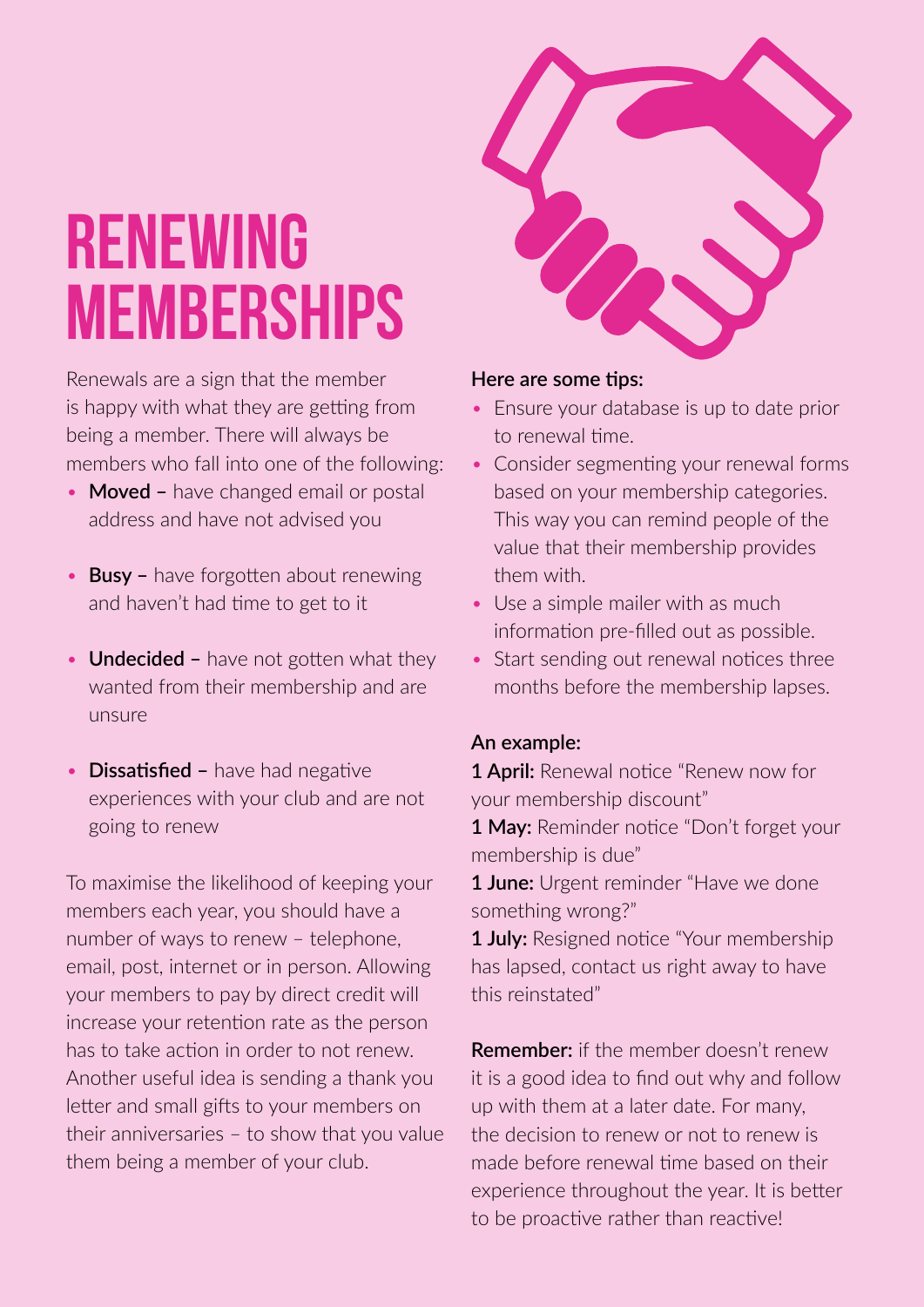<span id="page-16-0"></span>

# Re-engaging past members

When someone stops being a member at your club, do not delete them from your mailing list unless they are no longer a valid member prospect (e.g. deceased or

Ask them why they chose to leave and use this feedback to learn. This should be a positive experience and can be done in a number of ways: in person, over the telephone, by email or via post. Doing this in person or by telephone shows that you take their resignation seriously and you care about why they have made the decision. All responses should remain confidential and should be used to help improve the overall experience for your members.

left the area of residence) or if they indicate that they would like no further correspondence. Instead you should find out some more information.

2 Then plan a date when you will<br>attempt to re-activate (6-8 months after resignation) the lapsed member. A "we want you back" email or letter followed by a personal telephone call is a great way to do this. This gives you the opportunity to let them know what has changed since they left so they can see you have made improvements.